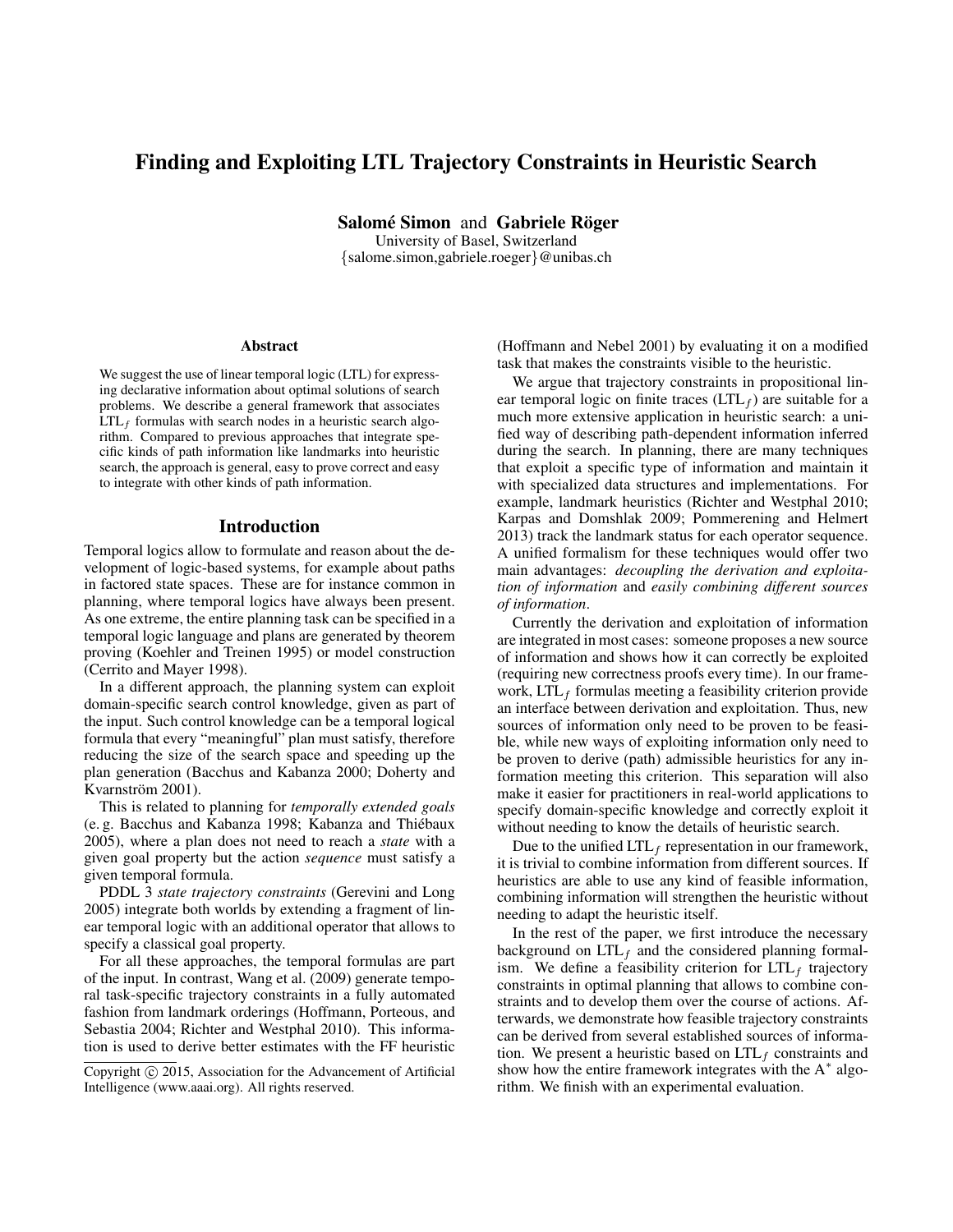## Background

In linear temporal logic (LTL, Pnueli 1977) a *world* w over a set P of propositional symbols is represented as set  $w \subseteq P$ of the symbols that are *true* in w. LTL extends propositional logic (with operators  $\neg$  and  $\wedge$ ) with a unary operator  $\circ$  and a binary operator  $U$ , which allow to formulate statements over infinite sequences of such worlds. Intuitively,  $\circ\varphi$  means that  $\varphi$  is true in the *next* world in the sequence, and  $\varphi \mathcal{U} \psi$  means that in some future world  $\psi$  is true and *until* then  $\varphi$  is true.

In addition, we use the following common abbreviations:

- Standard abbreviations of propositional logic such as ∨  $(or) \rightarrow (implies), \top (true), \bot (false)$
- $\Diamond \varphi = \top \mathcal{U} \varphi$  expresses that  $\varphi$  will *eventually* be true.
- $\Box \varphi = \neg \Diamond \neg \varphi$  expresses that from the current world on,  $\varphi$ will *always* be true.
- $\varphi \mathcal{R} \psi = \neg(\neg \varphi \mathcal{U} \neg \psi)$  expresses that  $\psi$  holds until  $\varphi$  holds as well (*releasing*  $\psi$ ) or forever.<sup>1</sup>

*LTL on finite traces* (LTL<sub>f</sub>, De Giacomo and Vardi 2013; De Giacomo, De Masellis, and Montali 2014) defines semantics for *finite* world sequences, using the additional abbreviation *last* =  $\neg$  $\bigcirc$  $\top$ , which is true exactly in the last world of the sequence.

**Definition 1** (Semantics of  $LTL_f$ ). Let  $\varphi$  be an  $LTL_f$  for*mula over a set of propositional symbols*  $P$  *and let*  $w =$  $\langle w_0, \ldots, w_n \rangle$  *be a sequence of worlds over*  $\mathcal{P}$ *.* 

*For*  $0 \le i \le n$ *, we inductively define when*  $\varphi$  *is true at* instant *i (written*  $\mathbf{w}, i \models \varphi$ *)* as:

- *For*  $p \in \mathcal{P}$ ,  $\boldsymbol{w}, i \models p$  *iff*  $p \in w_0$
- $\mathbf{w}, i \models \neg \psi$  *iff*  $\mathbf{w}, i \not\models \psi$
- $\mathbf{w}, i \models \psi_1 \land \psi_2$  *iff*  $\mathbf{w}, i \models \psi_1$  *and*  $\mathbf{w}, i \models \psi_2$
- $w, i \models \bigcirc \psi$  *iff*  $i < n$  *and*  $w, i + 1 \models \psi$
- $w, i \models \psi_1 \mathcal{U} \psi_2$  *iff there exists a j with*  $i \leq j \leq n$  *s.t.*  $\boldsymbol{w}, j \models \psi_2$  and for all  $i \leq k < j$ ,  $\boldsymbol{w}, k \models \psi_1$

If  $w, 0 \models \varphi$ , we say that  $\varphi$  is true in w or that w *satisfies*  $\varphi$  and also write this as  $w \models \varphi$ .

In our application, we do not only want to reason about *finalized* world sequences but also about possible continuations of given prefixes. Bacchus and Kabanza (2000) showed for standard LTL with infinite world sequences how we can evaluate formulas *progressively* over the beginning  $\langle w_0, \ldots, w_i \rangle$  of a world sequence. The idea is to create a formula which is satisfied by arbitrary continuations  $\langle w_{i+1}, w_{i+2}, \dots \rangle$  iff the original formula is satisfied by the entire sequence  $\langle w_0, \ldots, w_i, w_{i+1}, \ldots \rangle$ . As long as we do not progress over the last world in the sequence, the progression rules (shown in Figure 1) also work for  $LTL_f$ :

**Proposition 1.** For an  $LTL_f$  formula  $\varphi$  and a world *sequence*  $\langle w_0, \ldots, w_n \rangle$  *with*  $n > 0$  *it holds that*  $\langle w_1, \ldots, w_n \rangle \models progress(\varphi, w_0) \text{ iff } \langle w_0, \ldots, w_n \rangle \models \varphi.$ 

| $\varphi$                  | $\mathop{\rm progress}\nolimits(\varphi,w)$                                   |
|----------------------------|-------------------------------------------------------------------------------|
| $p \in \mathcal{P}$ :      | $\top$ if $p \in w$ , $\bot$ otherwise                                        |
| $\neg\psi$ :               | $\neg progress(\psi, w)$                                                      |
| $\psi \wedge \psi'$ :      | $progress(\psi, w) \wedge progress(\psi', w)$                                 |
| $\psi \vee \psi'$ :        | $progress(\psi, w) \vee progress(\psi', w)$                                   |
| $\circ \psi$ :             | $\psi$                                                                        |
| $\Box \psi$ :              | $\text{progress}(\psi, w) \wedge \Box \psi$                                   |
| $\Diamond \psi$ :          | $\text{progress}(\psi, w) \vee \Diamond \psi$                                 |
| $\psi \mathcal{U} \psi'$ : | $progress(\psi', w) \vee (progress(\psi, w) \wedge (\psi \mathcal{U} \psi'))$ |
| $\psi \mathcal{R} \psi'$ : | $progress(\psi', w) \wedge (progress(\psi, w) \vee (\psi \mathcal{R}\psi'))$  |
| last:                      | $\mathbf{1}$                                                                  |
| $\top$ :                   | т                                                                             |
| $\perp$ :                  |                                                                               |

Figure 1: Progression Rules

For an example, consider formula  $\varphi = \varphi x \wedge \varphi z$  over  $\mathcal{P} = \{x, y, z\}$  stating that in the following world proposition  $x$  should be true and at some point  $z$  should be true. The progression of  $\varphi$  with a world  $w = \{x, z\}$  is

progress(○x ∧ ∞z, w) = progress(○x, w) ∧

\n
$$
progress(○z, w)
$$
\n
$$
= x ∧ (progress(z, w) ∨ ∞z)
$$
\n
$$
= x ∧ (T ∨ ∞z) ≡ x
$$

The progression eliminates the  $\Diamond z$  from the formula because it is already satisfied with w. Subformula  $\circ x$  gets replaced with  $x$ , which fits the requirement that  $x$  should now be true if  $\varphi$  is satisfied by the overall world sequence.

In the special case where a progression results to  $\perp$  (or  $\top$ ), it is clear that no (or any) continuation will result in an overall world sequence that satisfies the original formula.

We consider search problems given as *STRIPS planning tasks* with action costs. Such a planning task is a tuple  $\Pi = \langle V, A, I, G \rangle$ , where V is a set of propositional *state variables*, A is a set of *actions*,  $I \subseteq V$  is the *initial state* and  $G \subseteq V$  is the *goal description*. An *action*  $a = \langle pre(a), add(a), del(a), c(a) \rangle \in A$  consists of the *precondition*  $pre(a) \subseteq V$ , the *add effects*  $add(a) \subseteq V$ , the *delete effects*  $del(a) \subseteq V$  and the *action cost*  $c(a) \in \mathbb{R}_0^+$ . A *state*  $s \subseteq V$  is defined by a subset of the variables. Action a is *applicable in state* s if  $pre(a) \subseteq s$ . Applying a in s leads to the *successor state*  $s[a] = (s \ \delta a)(a) \cup add(a)$ . A path is a sequence of actions  $\pi = \langle a_1, \ldots, a_n \rangle$  and is applicable in state s if the actions are applicable consecutively. We denote the resulting state with  $s[\langle a_1, \ldots, a_n \rangle]$ . For the empty path,  $s[\langle \rangle] = s$ . The *cost* of the path is  $c(\pi) = \sum_{i=1}^{n} c(a_i)$ . A *plan* is a path  $\pi$  such that  $G \subseteq I[\pi]$ . It is *optimal* if it has minimal cost.

We will formulate  $LTL<sub>f</sub>$  trajectory constraints that do not only cover state variables but also action applications. We follow the approach by Calvanese, De Giacomo, and Vardi  $(2002)$  and introduce an additional variable  $a$  for each action of the planning task. Therefore, the set  $P$  comprises these action variables plus the state variables of the planning task.

<sup>&</sup>lt;sup>1</sup>While R can be expressed in terms of the essential operators, it is necessary for the positive normal form, which we will introduce and use later.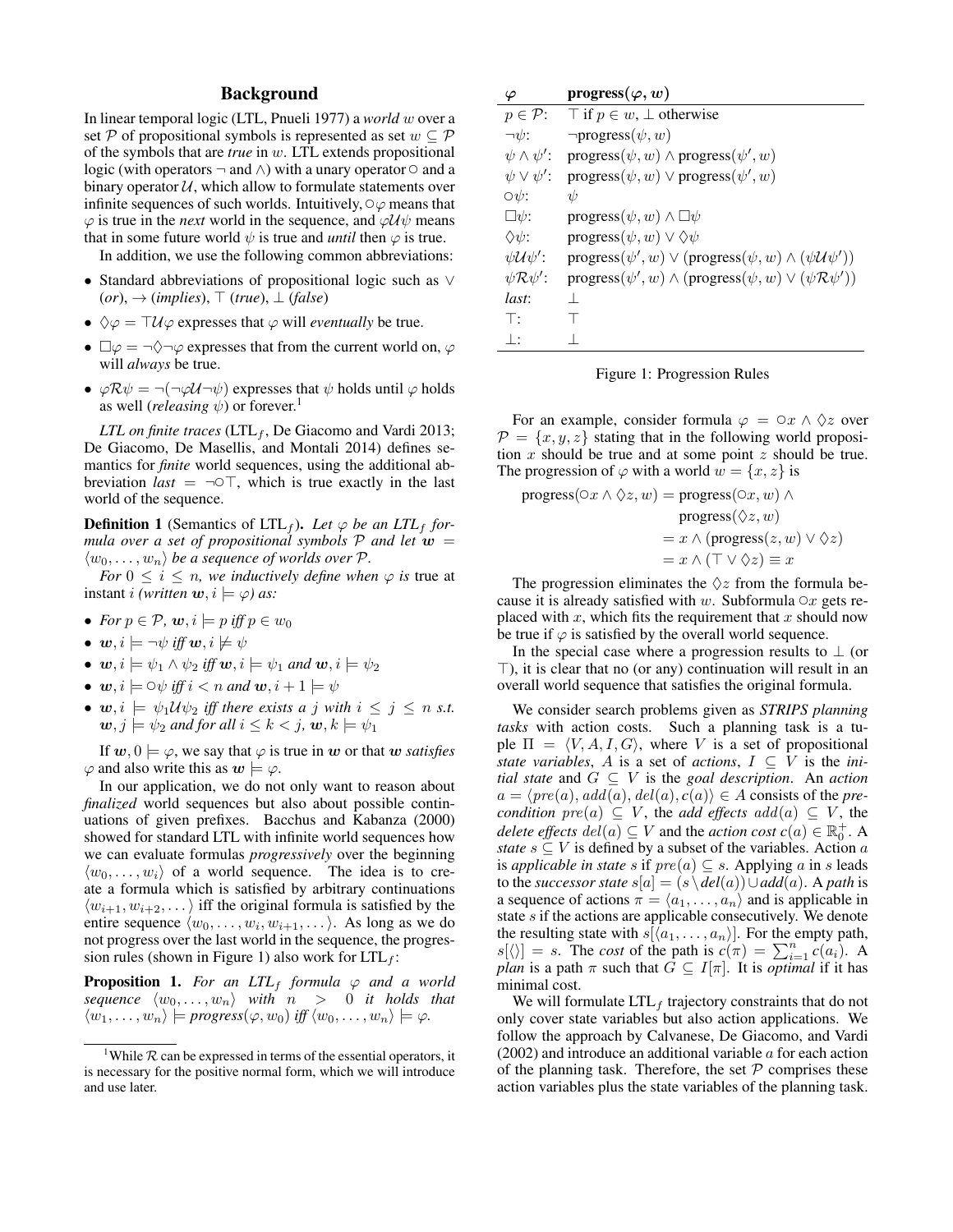For the concatenation of two finite sequences  $\sigma$  and  $\sigma'$ , we write  $\sigma\sigma'$ . For example,  $\langle w_1, \ldots, w_n \rangle \langle w'_1, \ldots, w'_m \rangle =$  $\langle w_1, \ldots, w_n, w'_1, \ldots, w'_m \rangle$ . We use this notation for action and world sequences.

## Feasible  $LTL<sub>f</sub>$  Formulas for Optimal Planning

Graph search algorithms like  $A^*$  operate on search nodes n that associate a state  $s(n)$  with a path of cost  $g(n)$  from the initial state  $I$  to this state. We want to associate search nodes with  $LTL<sub>f</sub>$  trajectory constraints that characterize how the path to the node should be continued. This information can then be exploited for deriving heuristic estimates.

Such per node  $LTL<sub>f</sub>$  constraints are suitable for optimal planning if they are satisfied by any continuation of the path to the node into an optimal plan. To capture this notion, we define the world sequence induced by path  $\rho = \langle a_1, \ldots, a_n \rangle$  in state s as  $w_\rho^s = \langle \{a_1\} \cup s[a_1], \{a_2\} \cup \{a_3\} \rangle$  $s[\langle a_1, a_2 \rangle], \ldots, \{a_n\} \cup s[\rho], s[\rho] \rangle$  and introduce the following feasibility criterion:

Definition 2 (Feasibility for nodes). *Let* Π *be a planning task with goal* G *and optimal plan cost* h <sup>∗</sup> *and let* n *be a node in the search space that is associated with state* s*.*

*An LTL*<sub>f</sub> *formula*  $\varphi$  *is* feasible for *n if for all paths*  $\rho$  *such that*

- ρ *is applicable in* s*,*
- *the application of*  $\rho$  *leads to a goal state*  $(G \subseteq s[\rho])$ *, and*
- $g(n) + c(\rho) = h^*$

*it holds that*  $w_\rho^s \models \varphi$ .

If the path to node  $n$  is not a prefix of an optimal plan, then any formula is feasible for *n*. Otherwise,  $\varphi$  must be true for any continuation of the path into an optimal plan but not necessarily for continuations into suboptimal plans.

If a formula is feasible for a node, its progression is feasible for the corresponding successor node.

**Theorem 1.** Let  $\varphi$  be a feasible formula for a node n, and *let* n <sup>0</sup> *be the successor node reached from* n *with action* a*. Then progress* $(\varphi, \{a\} \cup s(n'))$  *is feasible for*  $n'.$ 

*Proof.* Let  $R_a$  be the set of paths that continue the history of  $n$  to an optimal plan (and are therefore relevant for the feasibility of  $\varphi$ ) and in addition begin with action a. If  $R_a$ is empty, the path leading to  $n'$  cannot be continued to an optimal plan and therefore any formula is feasible for  $n'$ . Otherwise let  $\rho'$  be a path that continues the path to  $n'$  to an optimal plan. Then  $\rho = \langle a \rangle \rho'$  is in  $R_a$  and  $w_{\rho}^{s(n)} \models \varphi$ . Since  $w_{\rho}^{s(n)} = \langle \{a\} \cup s(n') \rangle w_{\rho'}^{s(n')}$ , Proposition 1 implies that  $w_{\rho'}^{s(n')}$   $\models$  progress $(\varphi, \{a\} \cup s(n')).$  $\Box$ 

We also have the opportunity to incorporate additional feasible trajectory constraints: if we can derive a new feasible formula  $\varphi_{\text{new}}$  for a node, we can safely combine it with the progressed formula  $\varphi$ <sub>progress</sub> to a feasible formula</sub>  $\varphi$ <sub>progress</sub>  $\wedge \varphi_{\text{new}}$ .

Since graph search algorithms eliminate nodes with duplicate states, a strategy for combining feasible formulas from

nodes with identical state is desirable. Instead of only keeping the formula of the preserved node, we can exploit the information of two paths of equal cost by combining the two feasible formulas:

**Theorem 2.** Let n and n' be two search nodes such that  $g(n) = g(n')$  and  $s(n) = s(n')$ . Let further  $\varphi_n$  and  $\varphi_{n'}$  be *feasible for the respective node. Then*  $\varphi_n \wedge \varphi_{n'}$  *is feasible for both* n *and* n 0 *.*

*Proof sketch.* Whether a formula is feasible for a node only depends on the set of relevant paths characterized in Definition 2. The node only influences this characterization with its g-value and its associated state s. Therefore, a formula is either feasible for *all* nodes that agree on these components or for *none* of them. Feasibility of the conjunction follows directly from the  $LTL_f$  semantics.  $\Box$ 

Feasible formulas for a node only talk about the future but do not cover the current state. This can lead to an needlessly complicated specification of information that is derived before starting the search. For example, the notion of landmarks is defined for the entire state sequence traversed by a plan – including the initial state. We therefore also introduce *feasibility for tasks* that allows to naturally formulate information about this entire state sequence.

Definition 3 (Feasibility for tasks). *Let* Π *be a planning task with initial state I. An LTL*<sub>f</sub> *formula*  $\varphi$  *is* feasible *for*  $\Pi$  *if*  $\langle I \rangle \boldsymbol{w}_{\boldsymbol{\pi^*}}^I \models \varphi$  *for all optimal plans*  $\pi^*$ .

Progressing a feasible formula for a task with its initial state yields a feasible formula for the initial search node.

## Finding Feasible  $LTL_f$  Trajectory Constraints

In this section we will demonstrate how existing examples from the literature can be used to derive feasible  $LTL<sub>f</sub>$  trajectory constraints. We will present details for landmarks and unjustified action applications. To give an intuition for the scope of the framework, we will also briefly comment on further possibilities.

#### Fact Landmarks and Landmark Orderings

A (fact) landmark (Hoffmann, Porteous, and Sebastia 2004) is a state variable that must be true at some point in every plan. A landmark ordering specifies that before a landmark becomes true some other landmark must have been true.

There are several methods in the literature to extract such landmark information for a given planning task (Zhu and Givan 2003; Hoffmann, Porteous, and Sebastia 2004; Richter and Westphal 2010; Keyder, Richter, and Helmert 2010).

Wang, Baier, and McIlraith (2009) already encoded landmark orderings in LTL. Since in our scenario, progression notices when a landmark has been reached, we can use a slightly more compact formalization.

We base our definitions of landmarks and landmark orderings on the notions by Richter and Westphal (2010).

A state variable p is a *(fact) landmark* of a planning task Π if the application of every plan π of Π visits some state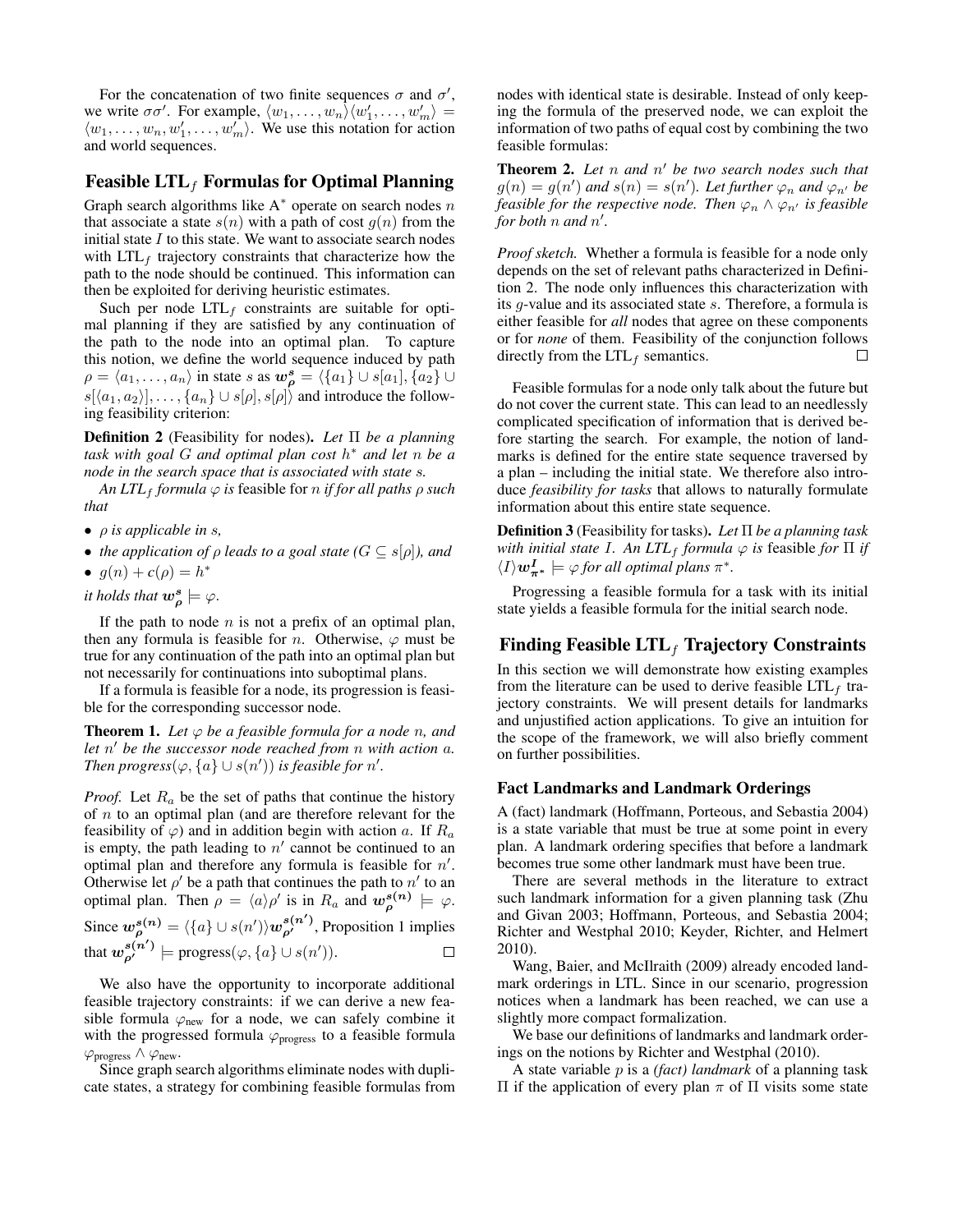that contains p. Therefore,  $\Diamond p$  is a feasible formula for the task if  $p$  is a landmark.

There are three types of sound landmark orderings.

A *natural* ordering  $l \rightarrow_{nat} l'$  states that if l' becomes true for the first time at time step  $i$ , then  $l$  must be true at some time step  $j < i$ . This can be expressed as  $\neg l' \mathcal{U}(l \wedge \neg l')$ because  $l'$  can only become true after l was true.

A *greedy-necessary* ordering  $l \rightarrow_{gn} l'$  states that if l' becomes true for the first time at step  $i$ , then l must be true at time step *i* – 1. This can be formulated as  $\neg l' \mathcal{U}(l \wedge \neg l' \wedge \bigcirc l')$ because  $l$  must be true directly before  $l'$  becomes true for the first time.

A *necessary* ordering  $l \rightarrow_{\text{nec}} l'$  states that for each time step  $i$  where  $l'$  becomes true,  $l$  must be true at time step  $i - 1$ . Put differently, whenever l' becomes true in the next step, then currently  $\hat{l}$  must be true:  $\square(\neg l' \wedge \bigcirc l' \rightarrow l)$ .

There are important other landmark-related notions for which we are not aware of any previous LTL encodings.

One such relevant source of information are the first achievers of a landmark. A *first achiever set FA*<sup>l</sup> for a landmark  $l$  is a set of actions such that in any plan one of these actions makes the landmark true for the first time. For a first achiever set *FA*<sup>l</sup> the formula  $l \vee \bigvee_{a \in FA_l} \Diamond a$  describes that if the landmark is not initially true, then one of the actions in the set needs to be applied.

The landmark count heuristic (Richter and Westphal 2010) counts how many landmarks have not yet been reached (i. e., they have not been true on the path to the node) and how many reached landmarks are required again. A reached landmark  $l$  is required again if  $l$  is false in the current state and there is a greedy-necessary (or necessary) ordering  $l \rightarrow l'$  where l' has not yet been reached. Additionally, any reached landmark  $l$  that is a goal proposition and false in the current state is required again.

We can formulate these conditions for required again landmarks as  $(\Diamond l)$ UU' for greedy-necessary orderings  $l \rightarrow_{gn}$ l' and as  $(\Diamond g)$ U $\bigwedge_{g' \in G} g'$  for goal landmarks g and goal specification G.

All these formulas can be combined into a single  $LTL<sub>f</sub>$ formula that is feasible for the task:

Proposition 2. *For planning task* Π *with goal* G*, let* L *be a set of landmarks and let* O*nat*, O*gn, and* O*nec be sets of natural, greedy-necessary and necessary landmark orderings, respectively. Let FA be a set of first achiever sets for landmarks. The following formula*  $\varphi$  *is feasible for*  $\Pi$ *.* 

$$
\varphi = \varphi_{lm} \wedge \varphi_{fa} \wedge \varphi_{nat} \wedge \varphi_{gn} \wedge \varphi_{nec} \wedge \varphi_{ra} \wedge \varphi_{goal}
$$

*where*

$$
\bullet \ \varphi_{lm} = \bigwedge_{l \in L} \Diamond l
$$

- $\bullet$   $\varphi_{fa} = \bigwedge_{FA_l \in FA} (l \vee \bigvee_{a \in FA_l} \Diamond a)$
- $\bullet$   $\varphi_{nat} = \bigwedge_{l \to_{nat} l' \in O_{nat}} (\neg l' \mathcal{U}(l \wedge \neg l'))$
- $\bullet$   $\varphi_{gn} = \bigwedge_{l \to_{gn}l' \in O_{gn}} (\neg l' \mathcal{U}(l \wedge \neg l' \wedge \bigcirc l'))$
- $\bullet$   $\varphi_{\text{nec}} = \bigwedge_{l \to_{\text{nec}} l' \in O_{\text{nec}}} \Box(\neg l' \land \bigcirc l' \to l)$
- $\bullet$   $\varphi_{ra} = \bigwedge_{l \to l' \in O_{gn} \cup O_{nec}} ((\Diamond l) \mathcal{U} l')$
- $\varphi_{goal} = \bigwedge_{g \in G} ((\Diamond g) \mathcal{U} \bigwedge_{g' \in G} g')$

The subformula  $\varphi_{lm} \wedge \varphi_{ra} \wedge \varphi_{goal}$  also provides an alternative way of computing the inadmissible landmark count heuristic, which can only be used for planning without optimality guarantee: We determine this task-feasible formula from the same precomputation as performed by the landmark count heuristic and progress it in our framework. The heuristic estimate for a node can then be determined from the associated feasible formula as the cardinality of the set of all state variables that occur within a  $\Diamond$  formula but are false in the state of the node.

#### Action Landmarks

A *(disjunctive) action landmark* is a set of actions of which at least one must occur in any plan.

If  $\mathcal L$  is a set of action landmarks for state s' then  $\varphi_{\mathcal L} =$  $\bigwedge_{L \in \mathcal{L}} \Diamond(\bigvee_{a \in L} a)$  is feasible for all nodes n with  $s(n) = s'$ .

One example for an action landmark is the set of first achievers for a landmark that is currently not true. Also the LM-Cut heuristic (Helmert and Domshlak 2009) derives a set of action landmarks as a byproduct of the heuristic computation. The *incremental* LM-Cut heuristic (Pommerening and Helmert 2013) stores and progresses this set to speed up the LM-Cut computation for the successor states. At the application of an action a, incremental LM-Cut creates a new landmark set for the successor state by removing all action landmarks that contain a. Let  $\mathcal L$  and  $\mathcal L'$  be the respective landmark sets before and after the action application. The progression of  $\varphi_{\mathcal{L}}$  over a is logically equivalent to  $\varphi_{\mathcal{L}}$ , so  $LTL_f$  progression reflects the landmark-specific progression by incremental LM-Cut.

#### Unjustified Action Applications

The key idea behind *unjustified action applications* (Karpas and Domshlak 2011; 2012) is that every action that occurs in a plan should contribute to the outcome of the plan – by enabling another action in the plan or by making a goal proposition finally true.

The definition is based on the notion of *causal links*: a path  $\rho = \langle a_1, \ldots, a_n \rangle$  has a *causal link* between the *i*-th and the j-th action application if  $i < j$ ,  $a_i$  adds a proposition p which stays true and is not added again until step  $j - 1$ , and p is a precondition of  $a_i$ . If there is a link between the *i*-th and a later action application in a plan  $\pi$  or the *i*-th action adds a goal proposition that is not added again later, then the i-th action application is *justified*, otherwise it is *unjustified*.

A plan  $\pi$  with an unjustified application of a positive-cost action a cannot be optimal because removing this action application from  $\pi$  results in a cheaper plan  $\pi'$ .

The notion of unjustified action applications is defined for *entire plans* but during search the question is whether the current path can be extended to a plan without unjustified action applications and how we can characterize such an extension. The relevant information can easily be encoded within the  $LTL<sub>f</sub>$  framework: if the last action application is justified, at least one of the add effects must stay true and cannot be added again until it is used as a precondition or for satisfying the goal. Since we want to preserve *all* optimal plans, we do not exploit this information for zero-cost actions.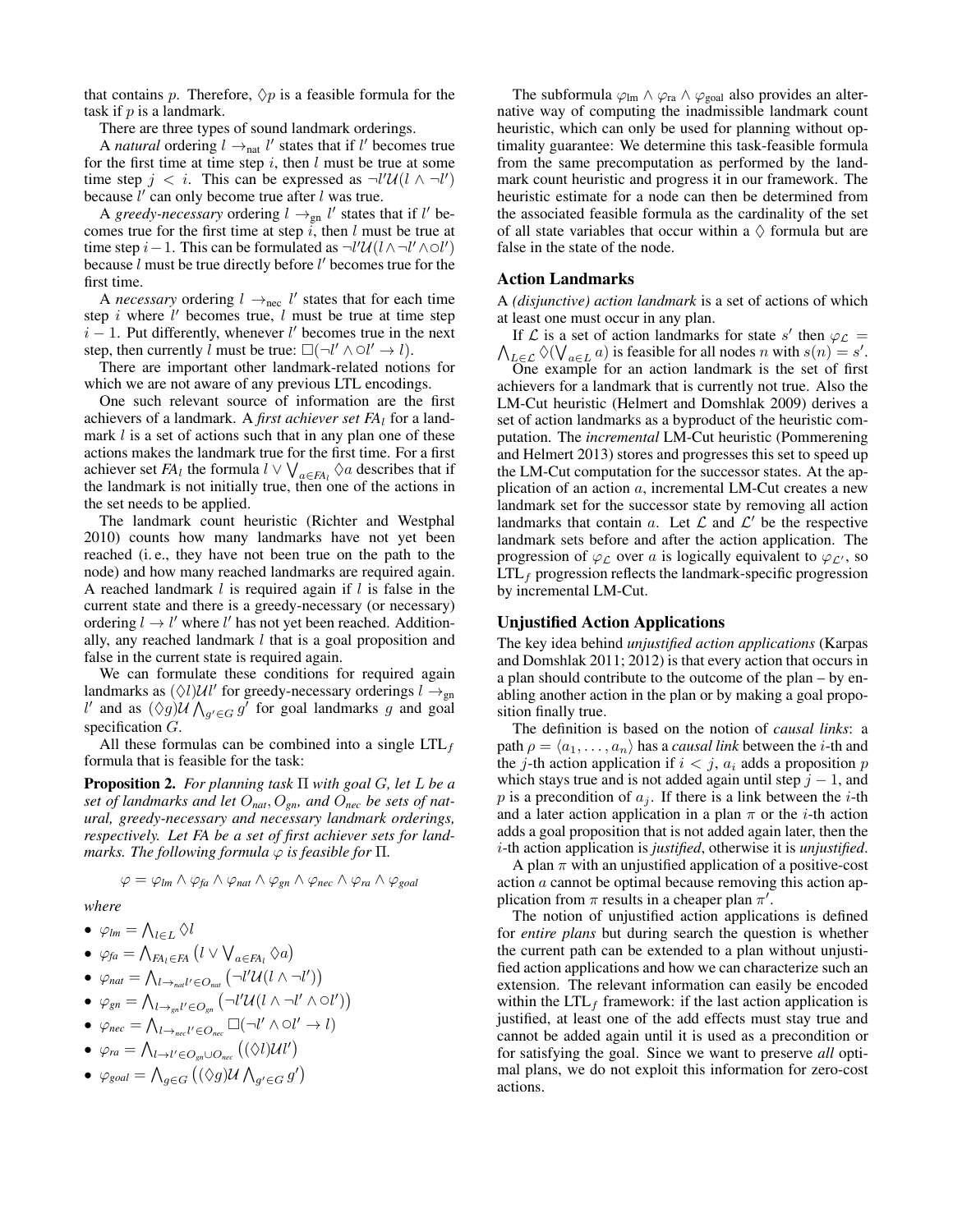**Theorem 3.** Let  $\Pi = \langle V, A, I, G \rangle$  be a planning task and *let* n *be a search node that was reached with a positive-cost action* a. Then the following formula  $\varphi_a$  is feasible for n:

$$
\varphi_a = \bigvee_{e \in add(a) \setminus G} ((e \land \bigwedge_{a' \in A} \neg a') \mathcal{U} \bigvee_{a' \in A} \neg a' \bigvee_{e \in add(a')} \neg a' \in A \land \neg a' \land \neg a \land \neg a' \land \neg a' \land \neg a' \land \neg a' \land \neg a' \land \neg a' \land \neg a' \in A \land \neg a' \in A \land \neg a' \in A \land \neg a' \in A \land \neg a' \in A \land \neg a' \in A \land \neg a' \in A \land \neg a' \in A \land \neg a' \in A \land \neg a' \in A \land \neg a' \in A \land \neg a' \in A \land \neg a' \in A \land \neg a' \in A \land \neg a' \in A \land \neg a' \in A \land \neg a' \in A \land \neg a' \in A \land \neg a' \in A \land \neg a' \in A \land \neg a' \in A \land \neg a' \in A \land \neg a' \in A \land \neg a' \in A \land \neg a' \in A \land \neg a' \in A \land \neg a' \in A \land \neg a' \in A \land \neg a' \in A \land \neg a' \in A \land \neg a' \in A \land \neg a' \in A \land \neg a' \in A \land \neg a' \land \neg a' \in A \land \neg a' \in A \land \neg a' \in A \land \neg a' \in A \land \neg a' \in A \land \neg a' \in A \land \neg a' \in A \land \neg a' \in A \land \neg a' \in A \land \neg a' \in A \land \neg a' \in A \land \neg a' \in A \land \neg a' \in A \land \neg a' \in A \land \neg a' \in A \land \neg a' \in A \land \neg a' \in A \land \neg a' \in A \land \neg a' \in A \land \neg a' \in A \land \neg a' \in A \land \neg a' \in A \land \neg a' \in A \land \neg a' \in A \land \neg a' \in A \land \neg a' \in A \land \neg a' \in A \land \neg a' \in A \land \neg a' \in A \land \neg a' \in A \land \neg a' \in A \land \neg a' \in A \land \neg a' \in A \land \neg a' \in A \land \neg a' \in A \land \neg a' \in A \land \neg a' \
$$

*Proof sketch.* Let  $\rho$  denote the path that lead to n. Assume that  $\varphi_a$  is not feasible for *n*, so there is a path  $\rho'$  that satisfies the conditions from Definition 2 but  $w_{\rho'}^{s(n)} \not\models \varphi_a$ . Then  $\rho'$ does not use any add effect of a before it gets deleted or added again by another action application. Also each goal atom added by a is deleted or added again by  $\rho'$ . Therefore the application of a in the plan  $\rho \rho'$  is unjustified. As  $c(a)$ 0 there exists a cheaper plan and  $g(n)+c(\rho')$  cannot be equal to the optimal plan cost of  $\Pi$ . This is a contradiction to  $\rho'$  $\Box$ satisfying the conditions from Definition 2.

The original implementation of unjustified action applications requires an analysis of the causal links and resulting causal chains of the action sequence. All information required for this reasoning is encoded in the  $LTL_f$  formulas and standard  $LTL<sub>f</sub>$  progression replaces this analysis of the causal interactions.

We could even go further: Instead of adding a feasible formula  $\varphi_a$  after each application of action a, we could also extend the feasible formula for the initial node with a conjunction  $\bigwedge_{a \in A} a \to \circ \varphi_a$ , ranging over the set of all actions A, and let the progression do the rest. However, since planning tasks can have thousands of actions, this would lead to significant overhead in the progression.

#### Other Sources of Information

The scope of our approach is by far not limited to the previously introduced sources of information. Since space is limited, we only briefly mention some other ideas.

One obvious possibility is the integration of previous LTL methods like hand-written (Bacchus and Kabanza 2000; Doherty and Kvarnström 2001) or learned (de la Rosa and McIlraith 2011) LTL search control knowledge.

Also invariants such as mutex information can be added to the  $LTL_f$  formula to make them explicit to the heuristic computation. The same holds for the fact that at the end the goal G must be true ( $\Diamond$ (*last*  $\land$   $\bigwedge_{g \in G} g$ )).

The recent flow-based heuristics (van den Briel et al. 2007; Bonet 2013; Pommerening et al. 2014) build on the observation that a variable cannot be (truly) deleted more often than it is made true (with some special cases for the initial state and the goal) but they ignore the order of the corresponding action applications. With  $LTL_f$  formulas we can express statements of the same flavor but preserving parts of the ordering information. For an intuition, consider a formula that states that whenever we apply an action deleting  $p$ 

and later apply an action requiring  $p$ , we in between have to apply an action adding p.

In principle, we could go as far as encoding the entire planning task in the LTL formula (Cerrito and Mayer 1998). The challenge with the framework will be to find a suitable balance of the incurred overhead and the gain in heuristic information.

## Deriving Heuristic Estimates from Feasible  $LTL<sub>f</sub>$  Trajectory Constraints

Deriving heuristic estimates from feasible  $LTL_f$  trajectory constraints is an interesting research question, which cannot finally be answered in this paper. For the moment, we only present a proof-of-concept heuristic that extracts landmarks, essentially ignoring the temporal information carried by the  $LTL<sub>f</sub>$  formula. However, the temporal aspects of the  $LTL<sub>f</sub>$  formulas are still important for the heuristic estimate because they preserve information over the course of progression. In the future we also want to investigate methods that are based on LTL reasoning and which are therefore able to derive stronger estimates from the temporal information.

Although we extract landmarks from the input  $LTL<sub>f</sub>$  formula, this does not mean that this  $LTL_f$  formula must stem from landmark information. The heuristic is correct for any kind of feasible  $LTL_f$  formulas.

The heuristic computation first derives so-called *nodeadmissible disjunctive action landmarks* from the  $LTL_f$ formula. The heuristic estimate is then determined from these landmarks with the landmark heuristic by Karpas and Domshlak (2009).

As introduced earlier, a disjunctive action landmark for a state s is a set of actions such that *every* path from s to a goal state contains at least one action from the set. We use a weaker path-dependent notion that covers all *optimal* plans: **Definition 4.** Let  $\Pi = \langle V, A, I, G \rangle$  be a planning task and *n be a search node.* A *set*  $L \subseteq A$  *is a* node-admissible disjunctive action landmark *for* n *if every continuation of the path to* n *into an optimal plan contains an action from* L*.*

Using such node-admissible disjunctive action landmarks in the landmark heuristic gives admissible estimates for all nodes that correspond to a prefix of an optimal plan. Karpas and Domshlak (2012) call this property *path admissible*.

Our method of extracting node-admissible landmarks from  $LTL_f$  formulas requires the formula to be in positive normal form (also called negation normal form), where  $\neg$ only appears in literals or before *last*. This is uncritical because any  $LTL_f$  formula can efficiently be transformed into positive normal form with De Morgan's law and the following equivalences:

$$
\neg \circ \varphi \equiv last \lor \circ \neg \varphi \qquad \neg \Box \varphi \equiv \Diamond \neg \varphi
$$
  

$$
\neg (\varphi_1 \mathcal{U} \varphi_2) \equiv (\neg \varphi_1) \mathcal{R} (\neg \varphi_2) \qquad \neg \Diamond \varphi \equiv \Box \neg \varphi
$$
  

$$
\neg (\varphi_1 \mathcal{R} \varphi_2) \equiv (\neg \varphi_1) \mathcal{U} (\neg \varphi_2)
$$

Moreover, progression preserves the normal form.

For the landmark extraction from the feasible formula, we first derive an implied  $LTL_f$  formula (Proposition 3) in conjunctive normal form. We then extract node-admissible disjunctive action landmarks from its clauses (Theorem 4).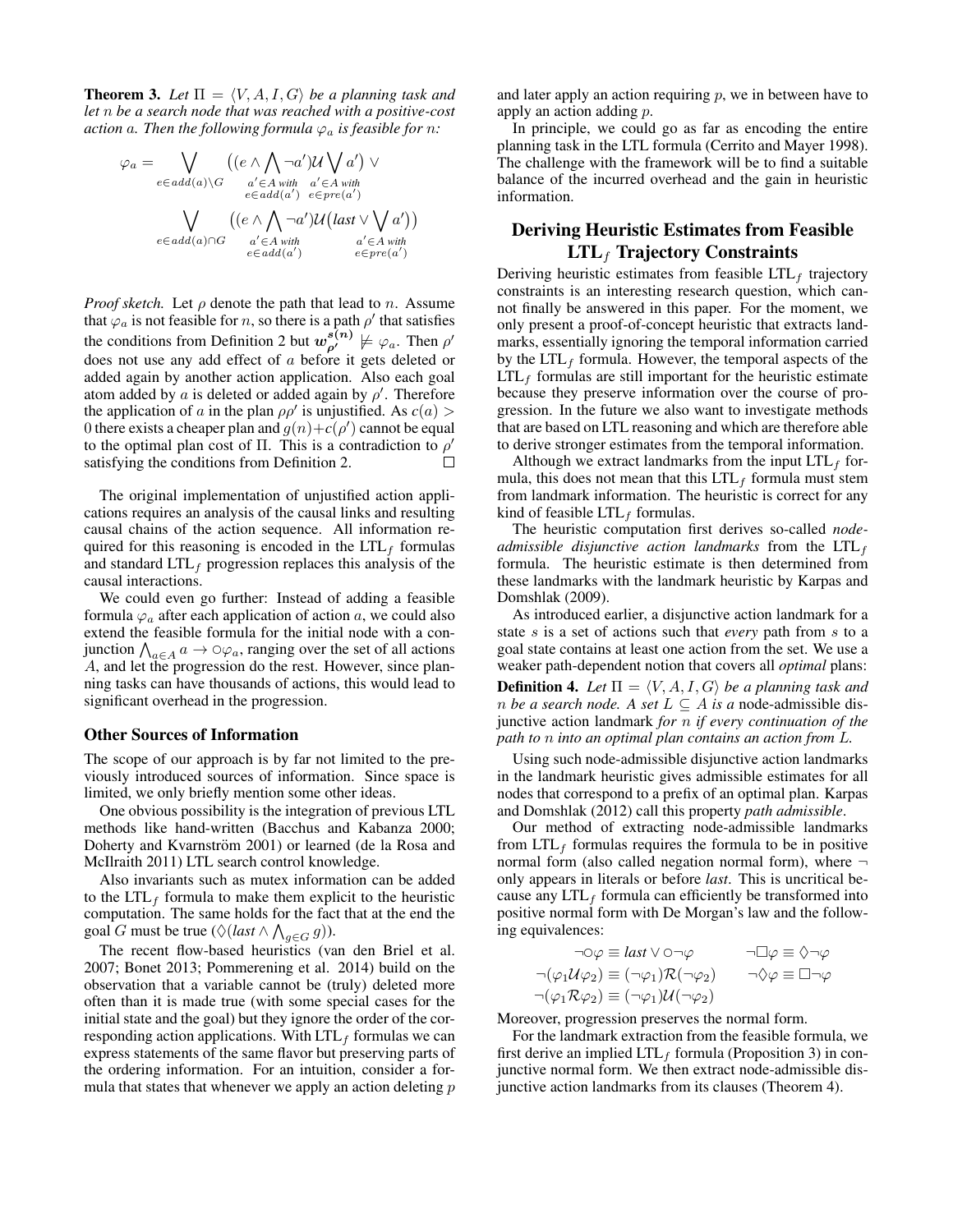**Proposition 3.** Let  $\varphi$  be an LTL<sub>f</sub> trajectory constraint in *negation normal form. The following function lm defines an LTL*<sub>f</sub> *formula such that*  $\varphi \models lm(\varphi)$ *:* 

$$
lm(x) = \Diamond x \text{ for literals } x
$$
  
\n
$$
lm(last) = \Diamond last
$$
  
\n
$$
lm(\neg last) = \Diamond \neg last
$$
  
\n
$$
lm(\varphi \land \psi) = lm(\varphi) \land lm(\psi)
$$
  
\n
$$
lm(\varphi \lor \psi) = lm(\varphi) \lor lm(\psi)
$$
  
\n
$$
lm(\varphi \varphi) = lm(\Box \varphi) = lm(\Diamond \varphi) = lm(\varphi)
$$
  
\n
$$
lm(\varphi U\psi) = lm(\varphi R\psi) = lm(\psi)
$$

The proposition can easily be checked from the semantics of LTL<sub>f</sub>. By distributing  $\vee$  over  $\wedge$ , we can transform the formula into *conjunctive normal form* (CNF)  $\bigwedge_{i=1}^{n} \bigvee_{j=1}^{m_i} \Diamond \varphi_{i,j}$ , where each  $\varphi_{i,j}$  is a literal, *last*, or  $\neg$ *last*. Clauses containing  $\Diamond$ *last* are tautologies and therefore not valuable for the heuristic. Clauses containing  $\Diamond \neg \text{last}$  are trivially true for each world sequence of length at least two, which is the case for the induced world sequences for any path leading from a non-goal state to a goal state. Therefore, we derive the action landmarks only from the remaining clauses.

**Theorem 4.** Let  $\Pi = \langle V, A, I, G \rangle$  be a planning task and *let*  $\varphi$  *be a feasible LTL<sub>f</sub> trajectory constraint for node n. Let* further  $\psi = \bigvee_{j=1}^m \Diamond x_j$  *(with*  $x_j$  *being literals) be a formula such that*  $\varphi \models \psi$ *.* 

*If progress* $(\psi, s(n)) \neq \top$ , then  $L = \bigcup_{j=1}^m support(x_j)$ *with*

$$
support(x) = \begin{cases} \{a \in A \mid x \in add(a)\} & \text{if } x \in V \\ \{a \in A \mid x \in del(a)\} & \text{if } \bar{x} \in V \\ \{x\} & \text{if } x \in A \end{cases}
$$

*is a node-admissible disjunctive action landmark for* n*.*

*Proof.* Since  $\varphi \models \psi$ ,  $\psi$  also is feasible for *n*. By the semantics of  $\Diamond$ , at least one  $x_i$  must be true in some world in any continuation to an optimal plan. If the progression is not valid, then no state-variable literal  $x_j$  is already true in the current state.<sup>2</sup> Thus, one of the  $x_i$  needs to become true in any optimal plan. For a proposition  $p$ , this means that  $p$  must be added by an action. Similarly, for a negated proposition  $\neg p$ , the proposition p must be deleted. An action variable a requires the action to be applied. Therefore, any continuation of the path to  $n$  into an optimal plan contains an action from L. □

Our proposed heuristic is the landmark heuristic computed from all node-admissible disjunctive action landmarks that can be derived from the trajectory constraints as described in Proposition 3 and Theorem 4. In the special case where the  $LTL_f$  formula is detected unsatisfiable (simplifies to  $\perp$ ), the heuristic returns  $\infty$  because the path to the node cannot be extended into an optimal plan.

# $\mathbf{A}^*$  with  $\mathbf{LTL}_f$  Trajectory Constraints

Since  $LTL<sub>f</sub>$  trajectory constraints are path-dependent and the heuristic is not admissible but only path admissible, we need to adapt the  $A^*$  algorithm so that it still guarantees optimal plans. This is only a small modification: whenever a cheaper path to a state has been found, we need to recompute the heuristic estimate with the new feasible information instead of using a cached estimate (Karpas and Domshlak 2012). This leads to a different treatment of infinite heuristic estimates. We also use the opportunity to show the integration of feasible  $LTL_f$  formulas.

Algorithm 1 shows the adapted  $A^*$  algorithm. We formulated the algorithm with "eager" duplicate elimination so that there is always at most one node for each state. Besides the planning task, the algorithm takes a path admissible heuristic function as input that computes the estimate from a state and an  $LTL_f$  formula.

We use a method *taskFeasibleFormula*(Π) that returns a feasible formula for  $\Pi$ , and a method *feasibleFormula*( $\Pi$ ,  $\pi$ ) that generates a (path-dependent) feasible formula for the node reached by path  $\pi$ .

The feasible formula for the task (line 3) is progressed with the initial state to receive a feasible formula  $\varphi$  for the initial search node, which can be further strengthened with any other feasible formula for this node (line 4). If the heuristic for the initial state and this formula is  $\infty$  then the task is unsolvable. Otherwise, we create the initial node and add it to the open list (lines 6–8).

When generating the successor  $n'$  of node n with action a, we first progress the  $LTL_f$  formula of n to get a new feasible formula for  $n'$ , based on Theorem 1 (line 17). Based on Theorem 2, this formula can be strengthened with a newly derived  $LTL_f$  formula that is feasible for this node (line 18). If we do not want to incorporate additional information, the method can simply return  $\top$ .

If we encounter the successor state for the first time, we create a new node  $n'$  with the respective properties (line 21). Otherwise, we distinguish three cases for the previously best node for this state. If we already found a better path to this state, we skip this successor (line 24). If we previously found an equally good path to the state, we strengthen the  $LTL<sub>f</sub>$  formula of the previous node based on Theorem 2 and recompute the heuristic estimate (lines 26–28). If the previously best path to the state was worse, we update the node with the data from the newly found path (lines 30–33).

In contrast to an admissible heuristic, with a path admissible heuristic it is not safe to prune a *state* from the search space if the heuristic estimate via one path (of cost  $g'$ ) is  $\infty$ . However, we can conclude that no optimal plan traverses the state with a cost of at least  $g'$ . To exploit this pruning power for nodes encountered later, we do not discard a node with infinite heuristic estimate but store it in the closed list (lines 35–36). If the node has a finite estimate, it gets enqueued in the open list (line 38).

#### Experimental Evaluation

For the experimental evaluation, we implemented the  $LTL<sub>f</sub>$ framework on top of Fast Downward (Helmert 2006). We

<sup>&</sup>lt;sup>2</sup>Moreover, none of the  $x_j$  is a negated action variable. Although these would not prevent the clause from generating an action landmark, the landmark would be very weak.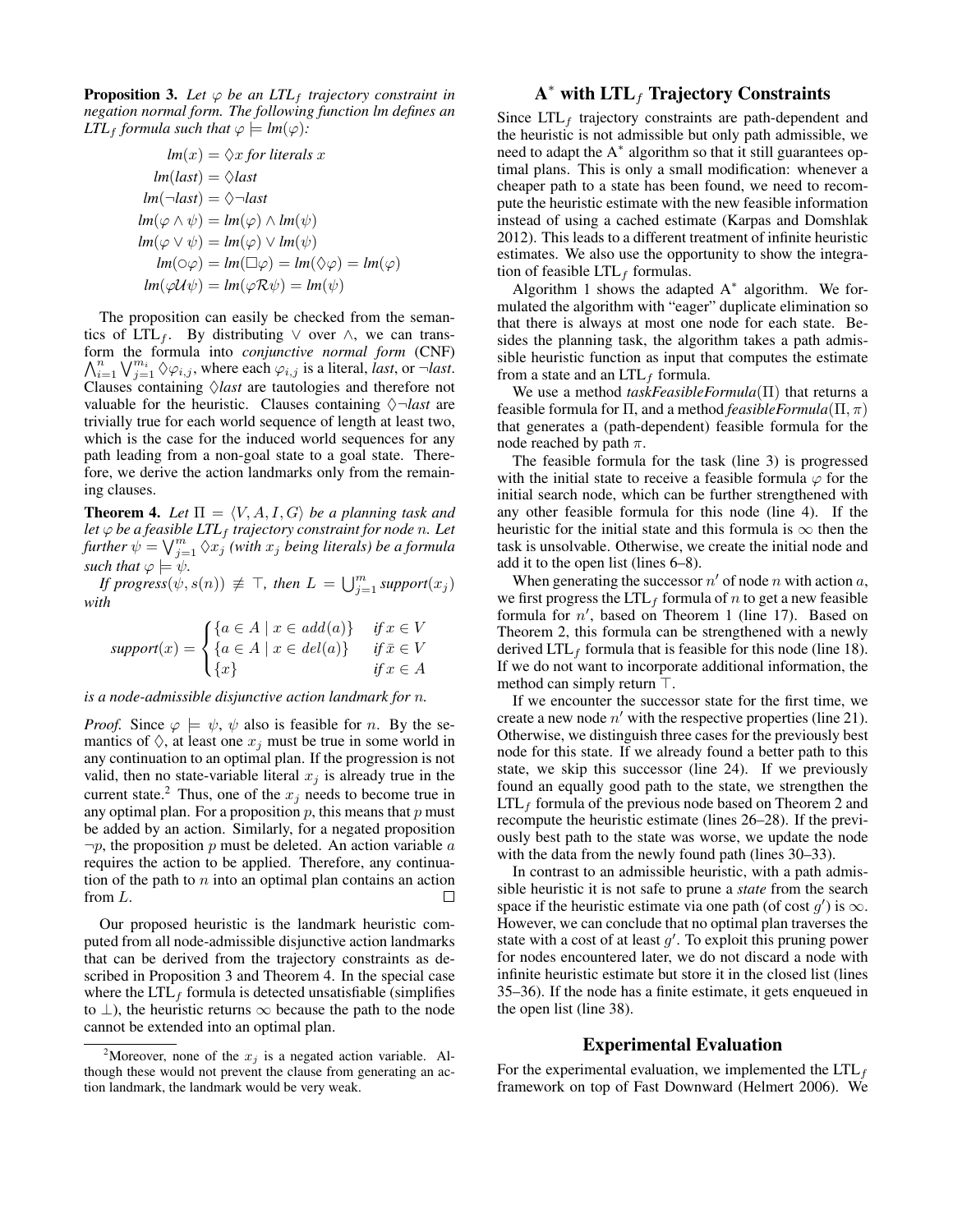| <b>input</b> : Planning task $\Pi = \langle V, A, I, G \rangle$ and<br>path-admissible heuristic function $h$<br>output: Optimal plan $\pi$ or <i>unsolvable</i> if $\Pi$ is unsolvable<br>1 <i>open</i> $\leftarrow$ empty priority queue of nodes<br>2 closed $\leftarrow \emptyset$<br>$3 \varphi_{\Pi} \leftarrow$ taskFeasibleFormula( $\Pi$ )<br>$4 \varphi \leftarrow progress(\varphi_{\Pi}, I) \wedge feasibleFormula(\Pi, \langle \rangle)$<br>5 hval $\leftarrow h(I,\varphi)$<br>6 if $hval \neq \infty$ then<br>$n \leftarrow$ new node with $n.state = I, n.g = 0$ ,<br>7<br>$n.h = hval, n.\varphi = \varphi$ and $n.parent = \bot$<br>add $n$ to <i>open</i> with priority $hval$<br>8<br>while open is not empty do<br>9<br>$n \leftarrow$ remove min from open<br>$s \leftarrow n.state$<br>if $s$ is goal state then<br><b>return</b> extractPlan(n)<br>add <i>n</i> to <i>closed</i><br>for all actions a applicable in s do<br>$s' \leftarrow s[a]$<br>$\varphi' \leftarrow progress(n.\varphi,\{a\} \cup s')$<br>$\varphi' \leftarrow \varphi' \land feasibleFormula(\Pi, path to s' via n)$<br>$g' \leftarrow n.g + c(a)$<br><b>if</b> there exists no node n' with n' state = $s'$ <b>then</b><br>$n' \leftarrow$ new node with n'.state = s',<br>$n'.g = g', n'.h = h(s', \varphi'),$<br>$n'.\varphi = \varphi'$ and n'.parent = n<br>else<br>$n' \leftarrow$ unique node in <i>open</i> or <i>closed</i> with<br>$n'.state = s'$<br>if $g' > n'.g$ then continue<br>remove $n'$ from <i>open lclosed</i><br>if $g' = n'.g$ then<br>$n'.\varphi \leftarrow n'.\varphi \wedge \varphi'$<br>$n'.h \leftarrow h(s', n'.\varphi)$<br>else<br>$n'.\varphi \leftarrow \varphi'$<br>$n'.g \leftarrow g'$<br>$n'.h \leftarrow h(s', \varphi')$<br>$n'.parent \leftarrow n$<br>end<br>if $n'.h = \infty$ then<br>add $n'$ to closed<br>else<br>add n' to <i>open</i> with priority $n'.g + n'.h$<br>end<br>end<br>end | <b>Algorithm 1:</b> A* with $LTL_f$ trajectory constraints |  |  |  |  |  |
|---------------------------------------------------------------------------------------------------------------------------------------------------------------------------------------------------------------------------------------------------------------------------------------------------------------------------------------------------------------------------------------------------------------------------------------------------------------------------------------------------------------------------------------------------------------------------------------------------------------------------------------------------------------------------------------------------------------------------------------------------------------------------------------------------------------------------------------------------------------------------------------------------------------------------------------------------------------------------------------------------------------------------------------------------------------------------------------------------------------------------------------------------------------------------------------------------------------------------------------------------------------------------------------------------------------------------------------------------------------------------------------------------------------------------------------------------------------------------------------------------------------------------------------------------------------------------------------------------------------------------------------------------------------------------------------------------------------------------------------------------------------------------------------------------------------------------------------------------------------------------------------------------------------------------------------|------------------------------------------------------------|--|--|--|--|--|
|                                                                                                                                                                                                                                                                                                                                                                                                                                                                                                                                                                                                                                                                                                                                                                                                                                                                                                                                                                                                                                                                                                                                                                                                                                                                                                                                                                                                                                                                                                                                                                                                                                                                                                                                                                                                                                                                                                                                       |                                                            |  |  |  |  |  |
| 10<br>11<br>12<br>13<br>14<br>15<br>16<br>17<br>18<br>21<br>24<br>25<br>26<br>27<br>28<br>29<br>30<br>31<br>32<br>33<br>34<br>35<br>36<br>37<br>38<br>39<br>40<br>41<br>42 <b>return</b> unsolvable                                                                                                                                                                                                                                                                                                                                                                                                                                                                                                                                                                                                                                                                                                                                                                                                                                                                                                                                                                                                                                                                                                                                                                                                                                                                                                                                                                                                                                                                                                                                                                                                                                                                                                                                   |                                                            |  |  |  |  |  |
|                                                                                                                                                                                                                                                                                                                                                                                                                                                                                                                                                                                                                                                                                                                                                                                                                                                                                                                                                                                                                                                                                                                                                                                                                                                                                                                                                                                                                                                                                                                                                                                                                                                                                                                                                                                                                                                                                                                                       |                                                            |  |  |  |  |  |
|                                                                                                                                                                                                                                                                                                                                                                                                                                                                                                                                                                                                                                                                                                                                                                                                                                                                                                                                                                                                                                                                                                                                                                                                                                                                                                                                                                                                                                                                                                                                                                                                                                                                                                                                                                                                                                                                                                                                       |                                                            |  |  |  |  |  |
|                                                                                                                                                                                                                                                                                                                                                                                                                                                                                                                                                                                                                                                                                                                                                                                                                                                                                                                                                                                                                                                                                                                                                                                                                                                                                                                                                                                                                                                                                                                                                                                                                                                                                                                                                                                                                                                                                                                                       |                                                            |  |  |  |  |  |
|                                                                                                                                                                                                                                                                                                                                                                                                                                                                                                                                                                                                                                                                                                                                                                                                                                                                                                                                                                                                                                                                                                                                                                                                                                                                                                                                                                                                                                                                                                                                                                                                                                                                                                                                                                                                                                                                                                                                       |                                                            |  |  |  |  |  |
|                                                                                                                                                                                                                                                                                                                                                                                                                                                                                                                                                                                                                                                                                                                                                                                                                                                                                                                                                                                                                                                                                                                                                                                                                                                                                                                                                                                                                                                                                                                                                                                                                                                                                                                                                                                                                                                                                                                                       |                                                            |  |  |  |  |  |
|                                                                                                                                                                                                                                                                                                                                                                                                                                                                                                                                                                                                                                                                                                                                                                                                                                                                                                                                                                                                                                                                                                                                                                                                                                                                                                                                                                                                                                                                                                                                                                                                                                                                                                                                                                                                                                                                                                                                       |                                                            |  |  |  |  |  |
|                                                                                                                                                                                                                                                                                                                                                                                                                                                                                                                                                                                                                                                                                                                                                                                                                                                                                                                                                                                                                                                                                                                                                                                                                                                                                                                                                                                                                                                                                                                                                                                                                                                                                                                                                                                                                                                                                                                                       |                                                            |  |  |  |  |  |
|                                                                                                                                                                                                                                                                                                                                                                                                                                                                                                                                                                                                                                                                                                                                                                                                                                                                                                                                                                                                                                                                                                                                                                                                                                                                                                                                                                                                                                                                                                                                                                                                                                                                                                                                                                                                                                                                                                                                       |                                                            |  |  |  |  |  |
|                                                                                                                                                                                                                                                                                                                                                                                                                                                                                                                                                                                                                                                                                                                                                                                                                                                                                                                                                                                                                                                                                                                                                                                                                                                                                                                                                                                                                                                                                                                                                                                                                                                                                                                                                                                                                                                                                                                                       |                                                            |  |  |  |  |  |
|                                                                                                                                                                                                                                                                                                                                                                                                                                                                                                                                                                                                                                                                                                                                                                                                                                                                                                                                                                                                                                                                                                                                                                                                                                                                                                                                                                                                                                                                                                                                                                                                                                                                                                                                                                                                                                                                                                                                       |                                                            |  |  |  |  |  |
|                                                                                                                                                                                                                                                                                                                                                                                                                                                                                                                                                                                                                                                                                                                                                                                                                                                                                                                                                                                                                                                                                                                                                                                                                                                                                                                                                                                                                                                                                                                                                                                                                                                                                                                                                                                                                                                                                                                                       |                                                            |  |  |  |  |  |
|                                                                                                                                                                                                                                                                                                                                                                                                                                                                                                                                                                                                                                                                                                                                                                                                                                                                                                                                                                                                                                                                                                                                                                                                                                                                                                                                                                                                                                                                                                                                                                                                                                                                                                                                                                                                                                                                                                                                       |                                                            |  |  |  |  |  |
|                                                                                                                                                                                                                                                                                                                                                                                                                                                                                                                                                                                                                                                                                                                                                                                                                                                                                                                                                                                                                                                                                                                                                                                                                                                                                                                                                                                                                                                                                                                                                                                                                                                                                                                                                                                                                                                                                                                                       |                                                            |  |  |  |  |  |
|                                                                                                                                                                                                                                                                                                                                                                                                                                                                                                                                                                                                                                                                                                                                                                                                                                                                                                                                                                                                                                                                                                                                                                                                                                                                                                                                                                                                                                                                                                                                                                                                                                                                                                                                                                                                                                                                                                                                       |                                                            |  |  |  |  |  |
|                                                                                                                                                                                                                                                                                                                                                                                                                                                                                                                                                                                                                                                                                                                                                                                                                                                                                                                                                                                                                                                                                                                                                                                                                                                                                                                                                                                                                                                                                                                                                                                                                                                                                                                                                                                                                                                                                                                                       |                                                            |  |  |  |  |  |
|                                                                                                                                                                                                                                                                                                                                                                                                                                                                                                                                                                                                                                                                                                                                                                                                                                                                                                                                                                                                                                                                                                                                                                                                                                                                                                                                                                                                                                                                                                                                                                                                                                                                                                                                                                                                                                                                                                                                       |                                                            |  |  |  |  |  |
|                                                                                                                                                                                                                                                                                                                                                                                                                                                                                                                                                                                                                                                                                                                                                                                                                                                                                                                                                                                                                                                                                                                                                                                                                                                                                                                                                                                                                                                                                                                                                                                                                                                                                                                                                                                                                                                                                                                                       |                                                            |  |  |  |  |  |
|                                                                                                                                                                                                                                                                                                                                                                                                                                                                                                                                                                                                                                                                                                                                                                                                                                                                                                                                                                                                                                                                                                                                                                                                                                                                                                                                                                                                                                                                                                                                                                                                                                                                                                                                                                                                                                                                                                                                       |                                                            |  |  |  |  |  |
|                                                                                                                                                                                                                                                                                                                                                                                                                                                                                                                                                                                                                                                                                                                                                                                                                                                                                                                                                                                                                                                                                                                                                                                                                                                                                                                                                                                                                                                                                                                                                                                                                                                                                                                                                                                                                                                                                                                                       |                                                            |  |  |  |  |  |
|                                                                                                                                                                                                                                                                                                                                                                                                                                                                                                                                                                                                                                                                                                                                                                                                                                                                                                                                                                                                                                                                                                                                                                                                                                                                                                                                                                                                                                                                                                                                                                                                                                                                                                                                                                                                                                                                                                                                       | 19                                                         |  |  |  |  |  |
|                                                                                                                                                                                                                                                                                                                                                                                                                                                                                                                                                                                                                                                                                                                                                                                                                                                                                                                                                                                                                                                                                                                                                                                                                                                                                                                                                                                                                                                                                                                                                                                                                                                                                                                                                                                                                                                                                                                                       | 20                                                         |  |  |  |  |  |
|                                                                                                                                                                                                                                                                                                                                                                                                                                                                                                                                                                                                                                                                                                                                                                                                                                                                                                                                                                                                                                                                                                                                                                                                                                                                                                                                                                                                                                                                                                                                                                                                                                                                                                                                                                                                                                                                                                                                       |                                                            |  |  |  |  |  |
|                                                                                                                                                                                                                                                                                                                                                                                                                                                                                                                                                                                                                                                                                                                                                                                                                                                                                                                                                                                                                                                                                                                                                                                                                                                                                                                                                                                                                                                                                                                                                                                                                                                                                                                                                                                                                                                                                                                                       |                                                            |  |  |  |  |  |
|                                                                                                                                                                                                                                                                                                                                                                                                                                                                                                                                                                                                                                                                                                                                                                                                                                                                                                                                                                                                                                                                                                                                                                                                                                                                                                                                                                                                                                                                                                                                                                                                                                                                                                                                                                                                                                                                                                                                       |                                                            |  |  |  |  |  |
|                                                                                                                                                                                                                                                                                                                                                                                                                                                                                                                                                                                                                                                                                                                                                                                                                                                                                                                                                                                                                                                                                                                                                                                                                                                                                                                                                                                                                                                                                                                                                                                                                                                                                                                                                                                                                                                                                                                                       | 22                                                         |  |  |  |  |  |
|                                                                                                                                                                                                                                                                                                                                                                                                                                                                                                                                                                                                                                                                                                                                                                                                                                                                                                                                                                                                                                                                                                                                                                                                                                                                                                                                                                                                                                                                                                                                                                                                                                                                                                                                                                                                                                                                                                                                       | 23                                                         |  |  |  |  |  |
|                                                                                                                                                                                                                                                                                                                                                                                                                                                                                                                                                                                                                                                                                                                                                                                                                                                                                                                                                                                                                                                                                                                                                                                                                                                                                                                                                                                                                                                                                                                                                                                                                                                                                                                                                                                                                                                                                                                                       |                                                            |  |  |  |  |  |
|                                                                                                                                                                                                                                                                                                                                                                                                                                                                                                                                                                                                                                                                                                                                                                                                                                                                                                                                                                                                                                                                                                                                                                                                                                                                                                                                                                                                                                                                                                                                                                                                                                                                                                                                                                                                                                                                                                                                       |                                                            |  |  |  |  |  |
|                                                                                                                                                                                                                                                                                                                                                                                                                                                                                                                                                                                                                                                                                                                                                                                                                                                                                                                                                                                                                                                                                                                                                                                                                                                                                                                                                                                                                                                                                                                                                                                                                                                                                                                                                                                                                                                                                                                                       |                                                            |  |  |  |  |  |
|                                                                                                                                                                                                                                                                                                                                                                                                                                                                                                                                                                                                                                                                                                                                                                                                                                                                                                                                                                                                                                                                                                                                                                                                                                                                                                                                                                                                                                                                                                                                                                                                                                                                                                                                                                                                                                                                                                                                       |                                                            |  |  |  |  |  |
|                                                                                                                                                                                                                                                                                                                                                                                                                                                                                                                                                                                                                                                                                                                                                                                                                                                                                                                                                                                                                                                                                                                                                                                                                                                                                                                                                                                                                                                                                                                                                                                                                                                                                                                                                                                                                                                                                                                                       |                                                            |  |  |  |  |  |
|                                                                                                                                                                                                                                                                                                                                                                                                                                                                                                                                                                                                                                                                                                                                                                                                                                                                                                                                                                                                                                                                                                                                                                                                                                                                                                                                                                                                                                                                                                                                                                                                                                                                                                                                                                                                                                                                                                                                       |                                                            |  |  |  |  |  |
|                                                                                                                                                                                                                                                                                                                                                                                                                                                                                                                                                                                                                                                                                                                                                                                                                                                                                                                                                                                                                                                                                                                                                                                                                                                                                                                                                                                                                                                                                                                                                                                                                                                                                                                                                                                                                                                                                                                                       |                                                            |  |  |  |  |  |
|                                                                                                                                                                                                                                                                                                                                                                                                                                                                                                                                                                                                                                                                                                                                                                                                                                                                                                                                                                                                                                                                                                                                                                                                                                                                                                                                                                                                                                                                                                                                                                                                                                                                                                                                                                                                                                                                                                                                       |                                                            |  |  |  |  |  |
|                                                                                                                                                                                                                                                                                                                                                                                                                                                                                                                                                                                                                                                                                                                                                                                                                                                                                                                                                                                                                                                                                                                                                                                                                                                                                                                                                                                                                                                                                                                                                                                                                                                                                                                                                                                                                                                                                                                                       |                                                            |  |  |  |  |  |
|                                                                                                                                                                                                                                                                                                                                                                                                                                                                                                                                                                                                                                                                                                                                                                                                                                                                                                                                                                                                                                                                                                                                                                                                                                                                                                                                                                                                                                                                                                                                                                                                                                                                                                                                                                                                                                                                                                                                       |                                                            |  |  |  |  |  |
|                                                                                                                                                                                                                                                                                                                                                                                                                                                                                                                                                                                                                                                                                                                                                                                                                                                                                                                                                                                                                                                                                                                                                                                                                                                                                                                                                                                                                                                                                                                                                                                                                                                                                                                                                                                                                                                                                                                                       |                                                            |  |  |  |  |  |
|                                                                                                                                                                                                                                                                                                                                                                                                                                                                                                                                                                                                                                                                                                                                                                                                                                                                                                                                                                                                                                                                                                                                                                                                                                                                                                                                                                                                                                                                                                                                                                                                                                                                                                                                                                                                                                                                                                                                       |                                                            |  |  |  |  |  |
|                                                                                                                                                                                                                                                                                                                                                                                                                                                                                                                                                                                                                                                                                                                                                                                                                                                                                                                                                                                                                                                                                                                                                                                                                                                                                                                                                                                                                                                                                                                                                                                                                                                                                                                                                                                                                                                                                                                                       |                                                            |  |  |  |  |  |
|                                                                                                                                                                                                                                                                                                                                                                                                                                                                                                                                                                                                                                                                                                                                                                                                                                                                                                                                                                                                                                                                                                                                                                                                                                                                                                                                                                                                                                                                                                                                                                                                                                                                                                                                                                                                                                                                                                                                       |                                                            |  |  |  |  |  |
|                                                                                                                                                                                                                                                                                                                                                                                                                                                                                                                                                                                                                                                                                                                                                                                                                                                                                                                                                                                                                                                                                                                                                                                                                                                                                                                                                                                                                                                                                                                                                                                                                                                                                                                                                                                                                                                                                                                                       |                                                            |  |  |  |  |  |
|                                                                                                                                                                                                                                                                                                                                                                                                                                                                                                                                                                                                                                                                                                                                                                                                                                                                                                                                                                                                                                                                                                                                                                                                                                                                                                                                                                                                                                                                                                                                                                                                                                                                                                                                                                                                                                                                                                                                       |                                                            |  |  |  |  |  |
|                                                                                                                                                                                                                                                                                                                                                                                                                                                                                                                                                                                                                                                                                                                                                                                                                                                                                                                                                                                                                                                                                                                                                                                                                                                                                                                                                                                                                                                                                                                                                                                                                                                                                                                                                                                                                                                                                                                                       |                                                            |  |  |  |  |  |
|                                                                                                                                                                                                                                                                                                                                                                                                                                                                                                                                                                                                                                                                                                                                                                                                                                                                                                                                                                                                                                                                                                                                                                                                                                                                                                                                                                                                                                                                                                                                                                                                                                                                                                                                                                                                                                                                                                                                       |                                                            |  |  |  |  |  |
|                                                                                                                                                                                                                                                                                                                                                                                                                                                                                                                                                                                                                                                                                                                                                                                                                                                                                                                                                                                                                                                                                                                                                                                                                                                                                                                                                                                                                                                                                                                                                                                                                                                                                                                                                                                                                                                                                                                                       |                                                            |  |  |  |  |  |

conducted all experiments with a memory limit of 4 GB and a time limit of 30 minutes (excluding Fast Downward's translation and preprocessing phase).

Our heuristic derives disjunctive action landmarks from  $LTL<sub>f</sub>$  constraints as input for the admissible landmark heuristic (Karpas and Domshlak 2009). To evaluate the overhead of our approach, we compare it to the standard implementation of the landmark heuristic with specialized data structures exploiting the same (initial) landmark information. In both cases, the landmark heuristic applies optimal cost-partitioning for computing the estimate.

For the landmark generation, we use the same approach as the BJOLP planner (Domshlak et al. 2011), combining landmark information from two generation methods (Richter and Westphal 2010; Keyder, Richter, and Helmert 2010).

For the  $LTL<sub>f</sub>$  approach, we generate an initial feasible  $LTL<sub>f</sub>$  formula from the first achiever and the required again formulas (corresponding to  $\varphi_{fa}, \varphi_{ra}$ , and  $\varphi_{goal}$  in Proposition 2) for these landmarks. We do not use the landmark and ordering formulas because they would not additionally contribute to the heuristic estimates. We use this  $LTL<sub>f</sub>$  formula as shown in Algorithm 1, not incorporating additional information in line 18. In the following, we refer to this setup as LTL-A<sup>\*</sup> with  $h_{\text{AL}}^{\text{LM}}$ .

A meaningful application of the standard implementation of the landmark heuristic requires the search algorithm LM-A<sup>\*</sup> (Karpas and Domshlak 2009) that extends  $\overline{A}^*$  with multi-path support for landmarks. We refer to this setup as LM-A<sup>\*</sup> with  $h_{LA}$ .

The comparison of these two approaches is not entirely fair because LM-A<sup>∗</sup> combines information from *all* paths to a state while LTL-A<sup>\*</sup> only combines formulas from equally expensive paths. Thus, with a comparable search history, LM-A<sup>∗</sup> can sometimes derive better heuristic estimates.

Table 1 shows results for the STRIPS benchmarks of the International Planning Competitions 1998–2011.

Overall, LM-A<sup>\*</sup> with  $h_{LA}$  solves 723 tasks and LTL-A<sup>\*</sup> with  $h_{\text{AL}}^{\text{LM}}$  finds solutions for 711 tasks. All unsolved instances of the former are due to the time limit. With the  $LTL<sub>f</sub>$  implementation 11 instances fail due to the memory limit with 9 of them being airport instances.

To get a clearer idea of the memory overhead of the approach, we summed up the memory consumption of all commonly solved instances of each domain. The percentage in parentheses shows the fraction of these two values where numbers above 100% indicate that the  $LTL_f$  approach required more memory. A positive surprise is that more often than not our approach requires less memory. However, there are also cases, where the increase in memory consumption is significant, for example in the logistics-00 domain where the  $LTL_f$  implementation needs more than three times the amount of the specialized implementation. This result is not caused by the unfavorable comparison of the approaches because the expansion numbers in both cases are identical. Nevertheless, the memory consumption only is responsible for a single unsolved task in this domain because 7 of the 8 affected instances fail due to a timeout.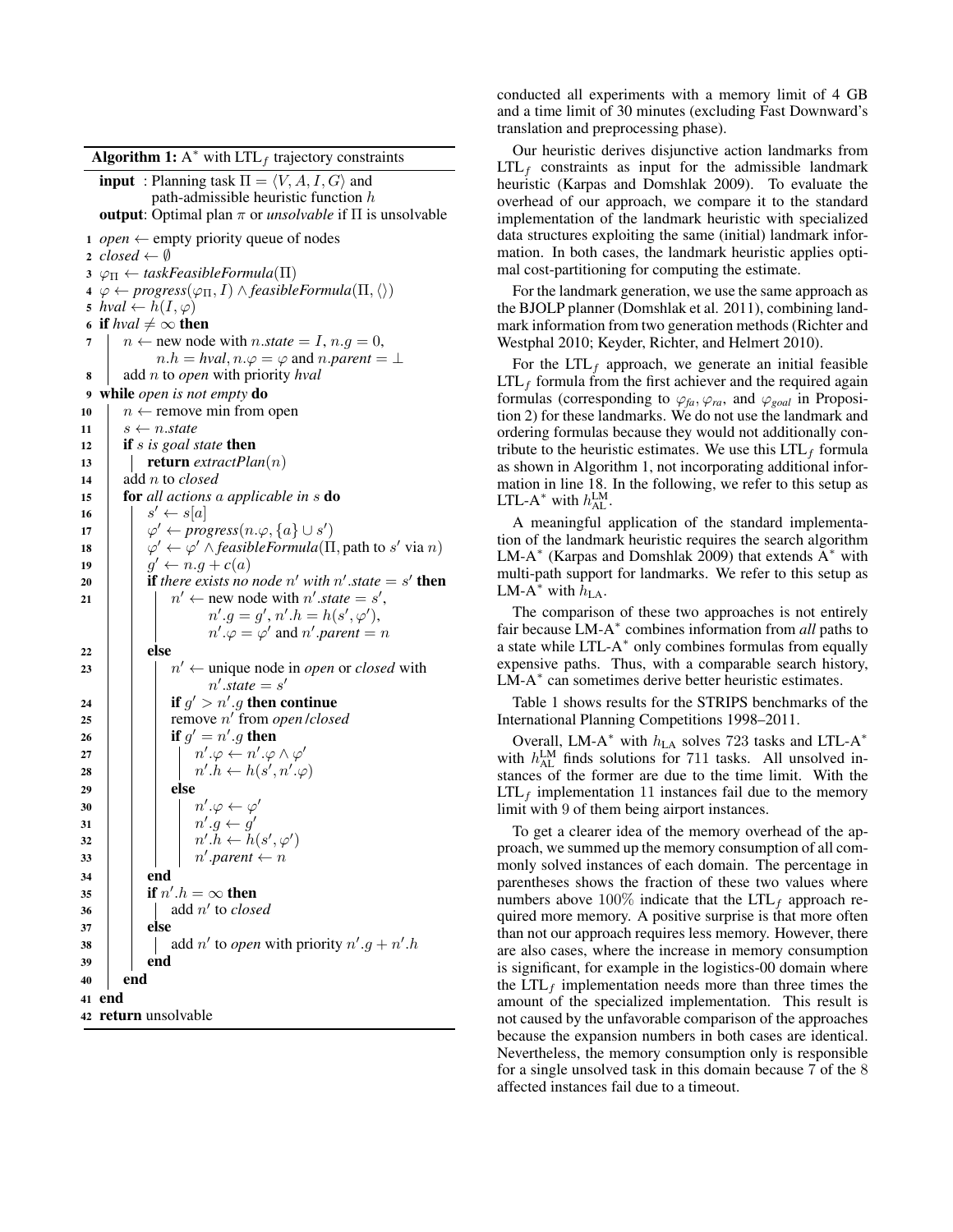|                                | $LM-A^*$          | $LTL-A^*$             |           |                                 |
|--------------------------------|-------------------|-----------------------|-----------|---------------------------------|
|                                | $h_{\mathrm{LA}}$ | $h_{\rm AL}^{\rm LM}$ |           | $h_{\text{AL}}^{\text{LM+UAA}}$ |
| airport (50)                   | $\overline{31}$   | 28                    | (335%)    | 26                              |
| barman (20)                    | 0                 | 0                     | $(-\%)$   | 0                               |
| blocks $(35)$                  | 26                | 26                    | (107%)    | 26                              |
| $depot$ (22)                   | 7                 | 7                     | (86%)     | 7                               |
| driverlog (20)                 | 14                | 14                    | (88%)     | 14                              |
| elevators-08 (30)              | 14                | 14                    | (78%)     | 13                              |
| elevators-11 $(20)$            | 11                | 11                    | (77%)     | 11                              |
| floortile (20)                 | $\overline{c}$    | 2                     | (95%)     | 4                               |
| freecell (80)                  | 52                | 51                    | (123%)    | 50                              |
| grid (5)                       | 2                 | 2                     | $(108\%)$ | 2                               |
| gripper $(20)$                 | 6                 | 6                     | (187%)    | 6                               |
| logistics-00 (28)              | 20                | 20                    | (327%)    | 20                              |
| logistics-98 (35)              | 5                 | 5                     | (99%)     | 5                               |
| $miconic$ (150)                | 141               | 141                   | (116%)    | 141                             |
| mprime (35)                    | 19                | 19                    | $(90\%)$  | 20                              |
| mystery (30)                   | 15                | 15                    | (83%)     | 15                              |
| nomystery (20)                 | 18                | 17                    | (147%)    | 16                              |
| openstacks-08 (30)             | 14                | 12                    | $(200\%)$ | 12                              |
| openstacks- $11$ (20)          | 9                 | 7                     | (229%)    | 7                               |
| openstacks (30)                | 7                 | 7                     | (107%)    | 7                               |
| parcprinter-08 (30)            | 15                | 14                    | (149%)    | 14                              |
| parcprinter-11 (20)            | 11                | 10                    | (152%)    | 10                              |
| parking (20)                   | 1                 | 1                     | (121%)    | 1                               |
| pathways (30)                  | 4                 | 4                     | (98%)     | 4                               |
| pegsol-08 (30)                 | 26                | 26                    | (155%)    | 26                              |
| pegsol-11 (20)                 | 16                | 16                    | (174%)    | 16                              |
| pipesworld-notan (50)          | 17                | 17                    | (91%)     | 17                              |
| pipesworld-tan (50)            | 9                 | 10                    | (98%)     | 10                              |
| $psr$ -small $(50)$            | 49                | 49                    | (87%)     | 49                              |
| rovers (40)                    | 7                 | 7                     | (91%)     | 7                               |
| satellite (36)                 | 7                 | 7                     | (86%)     | 7                               |
| scanalyzer-08 (30)             | 10                | 9                     | $(111\%)$ | 9                               |
| scanalyzer-11 (20)             | 6                 | 6                     | (114%)    | 6                               |
| sokoban-08 $(30)$              | 22                | 21                    | (76%)     | 22                              |
| sokoban-11 $(20)$              | 18                | 18                    | (76%)     | 18                              |
| tidybot (20)                   | 14                | 14                    | (103%)    | 13                              |
| tpp (30)                       | 6                 | 6                     | (95%)     | 6                               |
| transport-08 (30)              | 11                | 11                    | $(90\%)$  | 11                              |
| transport- $11$ (20)           | 6                 | 6                     | (86%)     | 6                               |
| trucks $(30)$                  | 7                 | 7                     | (82%)     | 7                               |
| visitall $(20)$                | 16                | 16                    | (136%)    | 16                              |
| woodworking-08 (30)            | 14                | 14                    | $(80\%)$  | 14                              |
| woodworking- $11_{(20)}$       | 9                 | 9                     | (78%)     | 9                               |
| zenotravel (20)                | 9                 | 9                     | (93%)     | 9                               |
| $\overline{\text{Sum}}$ (1396) | 723               | 711                   |           | 709                             |

Table 1: Results for  $LM-A^*$  with the standard landmark heuristic and for LTL-A<sup>\*</sup> using a feasible landmark-based constraint ( $h_{\text{AL}}^{\text{LM}}$ ) and using additional feasible LTL<sub>f</sub> constraints from unjustified action applications  $(h_{AL}^{LM+UAA})$ . The percentage in parentheses shows the memory consumption on the commonly solved instances compared to the first configuration. All other numbers show coverage results.



Figure 2: Comparison of expansions.

In a second experiment, we include in addition feasible  $LTL_f$  trajectory constraints as described in the section on unjustified action applications. We denote the resulting heuristic  $h_{\text{AL}}^{\text{LM+UAA}}$ . Coverage results are shown in the last column of Table 1. Overall, the inclusion of the additional feasible information leads to two fewer solved instances. However, there are also domains where the coverage increases. One main reason for failure is a higher memory consumption leading to 83 instances that failed due to the memory limit. Another reason is a time overhead that leads to 13.4% fewer evaluations per second on the commonly solved instances. On the positive side, the heuristic is indeed better informed which translates to a reduction in the number of expanded nodes (cf. Figure 2).

#### Conclusion

We propose a clean and general  $LTL_f$  framework for optimal planning that is easy to prove correct. It is based on a feasibility criterion for  $LTL<sub>f</sub>$  trajectory constraints and there are plenty of possibilities to derive such feasible constraints from established planning methods.

We presented a baseline heuristic from such constraints, based on the extraction of disjunctive action landmarks. This heuristic does not yet fully exploit the potential of the approach because it does not consider the temporal information of the constraints. We plan to change this in future work where we will to a greater extend exploit  $LTL<sub>f</sub>$  reasoning methods in the heuristic computation. We also will investigate the potential for strengthening other heuristic computations with the information from  $LTL<sub>f</sub>$  trajectory constraints, similar to what Wang, Baier, and McIlraith (2009) have done with landmark orderings and the FF heuristic. Another research direction will be the examination of further sources of information and of possible positive interactions of their combination.

## Acknowledgments

This work was supported by the European Research Council as part of the project "State Space Exploration: Principles, Algorithms and Applications".